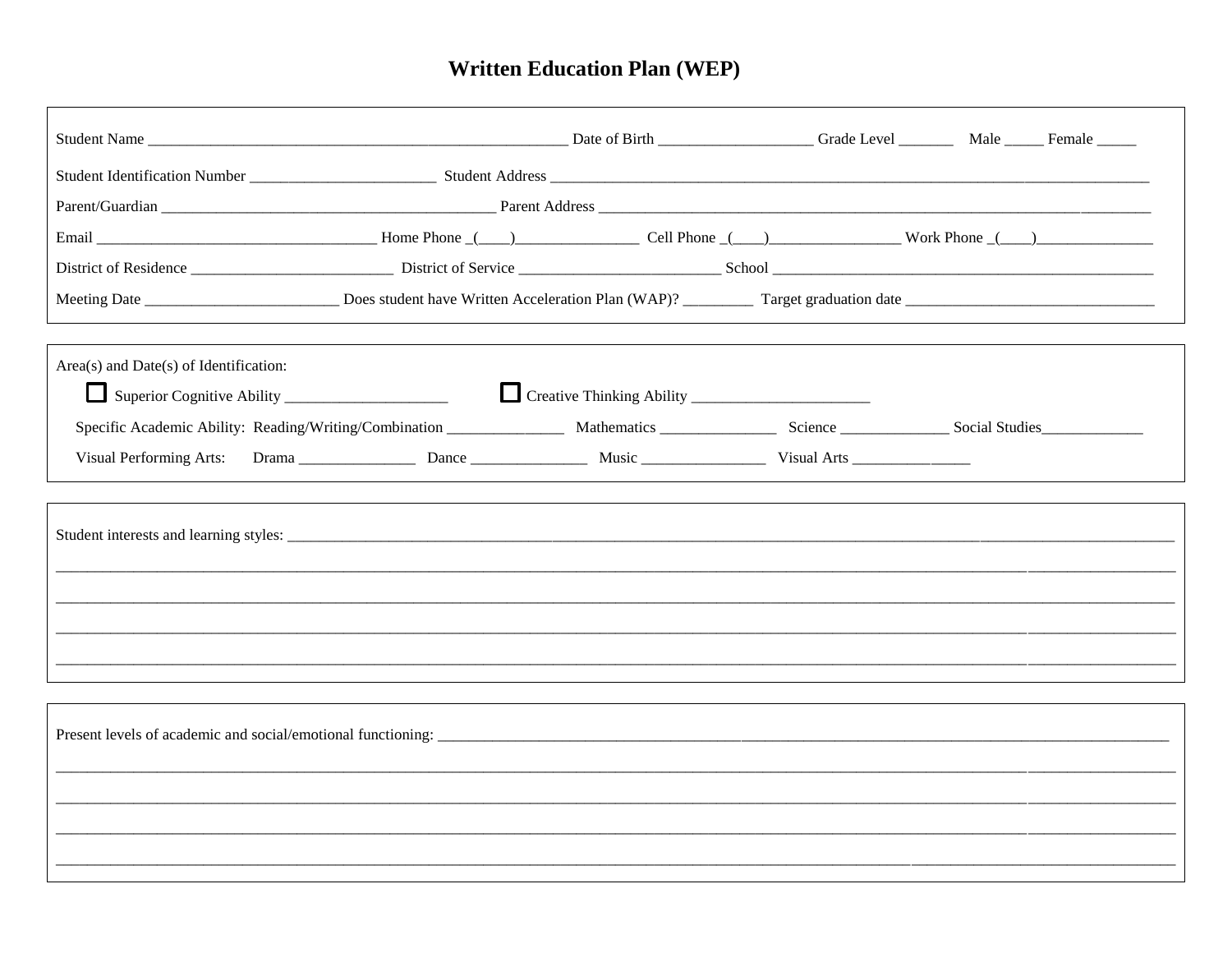## **Written Education Plan (WEP)**

|  | <b>Annual Goal Page</b> |  |
|--|-------------------------|--|
|--|-------------------------|--|

| <b>Annual Goal Page</b>                                                                                                                                                                                                                                                                                 |                                            |  |  |  |  |  |
|---------------------------------------------------------------------------------------------------------------------------------------------------------------------------------------------------------------------------------------------------------------------------------------------------------|--------------------------------------------|--|--|--|--|--|
| Annual Goal:                                                                                                                                                                                                                                                                                            | Goal # _________ of ________               |  |  |  |  |  |
| Content area(s) to be addressed by this goal: $\frac{1}{\sqrt{1-\frac{1}{n}}}\sqrt{1-\frac{1}{n}}$                                                                                                                                                                                                      |                                            |  |  |  |  |  |
| Area of identification associated with this goal:                                                                                                                                                                                                                                                       |                                            |  |  |  |  |  |
| Superior Cognitive Ability Specific Academic Ability: Creative Thinking Ability Visual Performing Arts:                                                                                                                                                                                                 |                                            |  |  |  |  |  |
| What specific program components or curricular interventions will assist in accomplishing this goal? Consider the differentiation concepts of acceleration, complexity, depth,<br>challenge abstractness, and/or cognitive creativity.                                                                  |                                            |  |  |  |  |  |
|                                                                                                                                                                                                                                                                                                         |                                            |  |  |  |  |  |
|                                                                                                                                                                                                                                                                                                         |                                            |  |  |  |  |  |
|                                                                                                                                                                                                                                                                                                         |                                            |  |  |  |  |  |
|                                                                                                                                                                                                                                                                                                         |                                            |  |  |  |  |  |
| Service Setting for this goal/objective:<br><b>Gifted Resource Room</b><br>Gifted Self-Contained Class<br>_____Regular Education Class (GIS)<br><b>Acceleration Placement</b><br>_____ Internship/Mentorship<br>Dual Enrollment including PSEO<br><b>Advanced Placement</b><br><b>Education Options</b> | Regular Education Class (Gen. Ed. Teacher) |  |  |  |  |  |
| Personnel Responsible for Service:<br>General Education Teacher<br>Gifted Coordinator<br>Gifted Intervention Specialist                                                                                                                                                                                 |                                            |  |  |  |  |  |